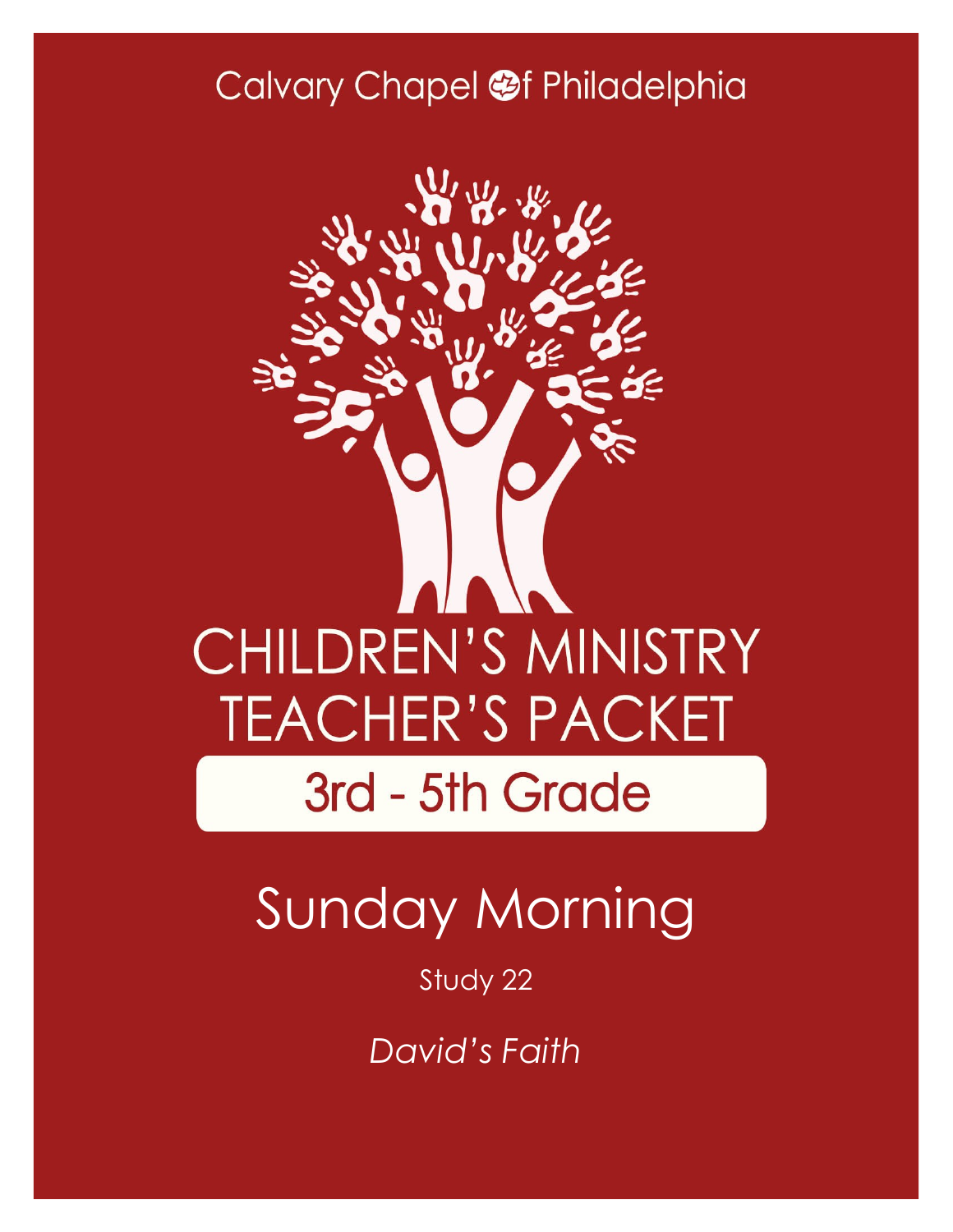### David's Faith

The Objective is the key concept for this weeks lesson. It should be the main focus of the study

These are the key verses that you will find helpful in teaching your study this week. The "Main passage" is the basis of the study, where the other verse support the objective of the lesson.

There is a memory verse for the students that relates to every study. If a student can memorize the verse for the following week you may give them a prize from the "reward box" found on your cart.

An introductory activity or question that will settle the class, draw their attention to the study and prepare their hearts for God's Word.

**Objective To finish out Hebrews 11's examples of faith by looking at David and Goliath.**

**Key Verses** Hebrews 11:32-35 1 Samuel 17:1-54

#### **Memory Verse** - Psalm 24:8

"Who is this King of glory? The Lord strong and mighty, The Lord mighty in battle."

### **Hook**

Review last week's memory verse, Hebrews 10:23.

Ask the class: "What is the most difficult thing about going to school? What are the biggest challenges in your day? Are there times when you face a problem so big that you can't figure out how to solve it?"

Write some of these things down on the board and tell the students that no matter how big the problems are that we face, God can always help us to overcome them.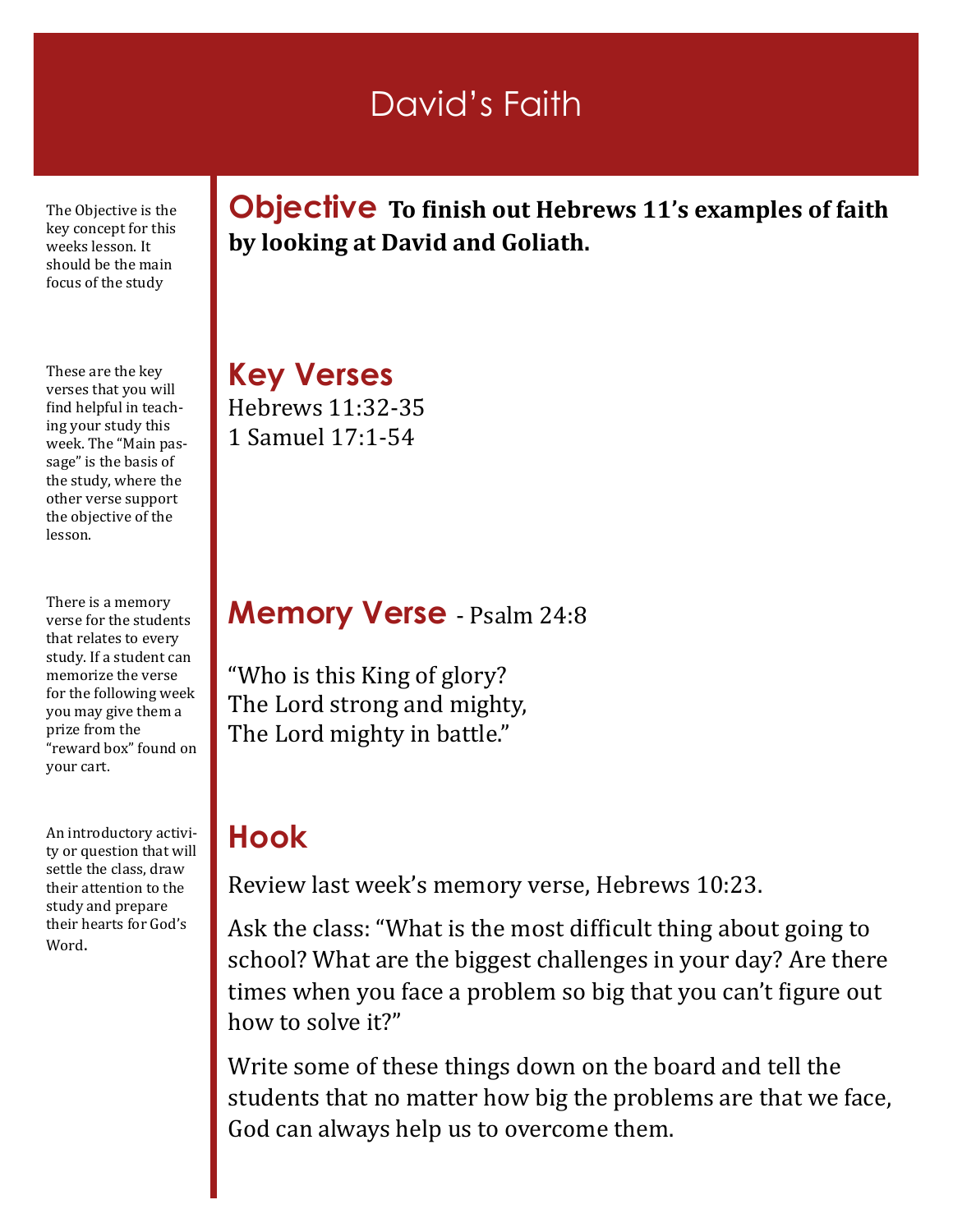What does the Bible say? This is where we will read a passage or series of passages that teach on the subject of the day.

# BOOK

Hebrews 11 finishes out by giving a number of incredible examples of faith. One of the last ones it presents to us is the faith of David, which to me is demonstrated most powerfully in 1 Samuel 17, when he alone was willing to do battle with Goliath.

While delivering food to his older brothers, David overheard the Philistine Goliath taunting the men of Israel. He immediately questioned the Israelite warriors as to why someone hadn't gone straight over to the giant and killed him, saying, "Who is this Philistine, that he should defy the armies of the Living God?" This simple statement shows that David had a clear understanding that no matter how big and strong Goliath was, he was nothing compared to the God of Israel.

When no one was willing to go and fight Goliath, David went straight to King Saul and told him that he would go on behalf of the army. Saul's armor was too big, and his sword was too heavy for David to carry, so David left them behind and marched out across the valley saying, "Then all this assembly shall know that the Lord does not save with sword and spear; for the battle is the Lord's, and He will give you into our hands." David trusted that God would bring victory to His people. He took some stones and his sling, and strengthened by the Lord, David flung a stone right between the eyes of Goliath, killing him. Because of his faith in God's deliverance, David won the whole battle for the nation of Israel and drove off the Philistine army.

The interpretation/ exegesis of the passage. What does this passage mean? How does this passage apply to my life?

### LOOK

Of all the examples of faith that we have looked at, the most unquestioning has to be that of this week's story of David. Despite his youth and despite his small stature, David believed completely in the strength of the Lord and in His power to overcome the biggest opponent that David would ever face in his life.

Goliath, a giant, had challenged the Israelites to send over a champion to do one-on-one battle with him. This was a common practice in the ancient world. If your champion won, then the other army would surrender to you, but if their champion won, you would surrender to their army. This was a big problem for the Israelites because they didn't believe that anyone could beat the giant Goliath in one-on-one battle. It is interesting to note David's reaction when he first heard about the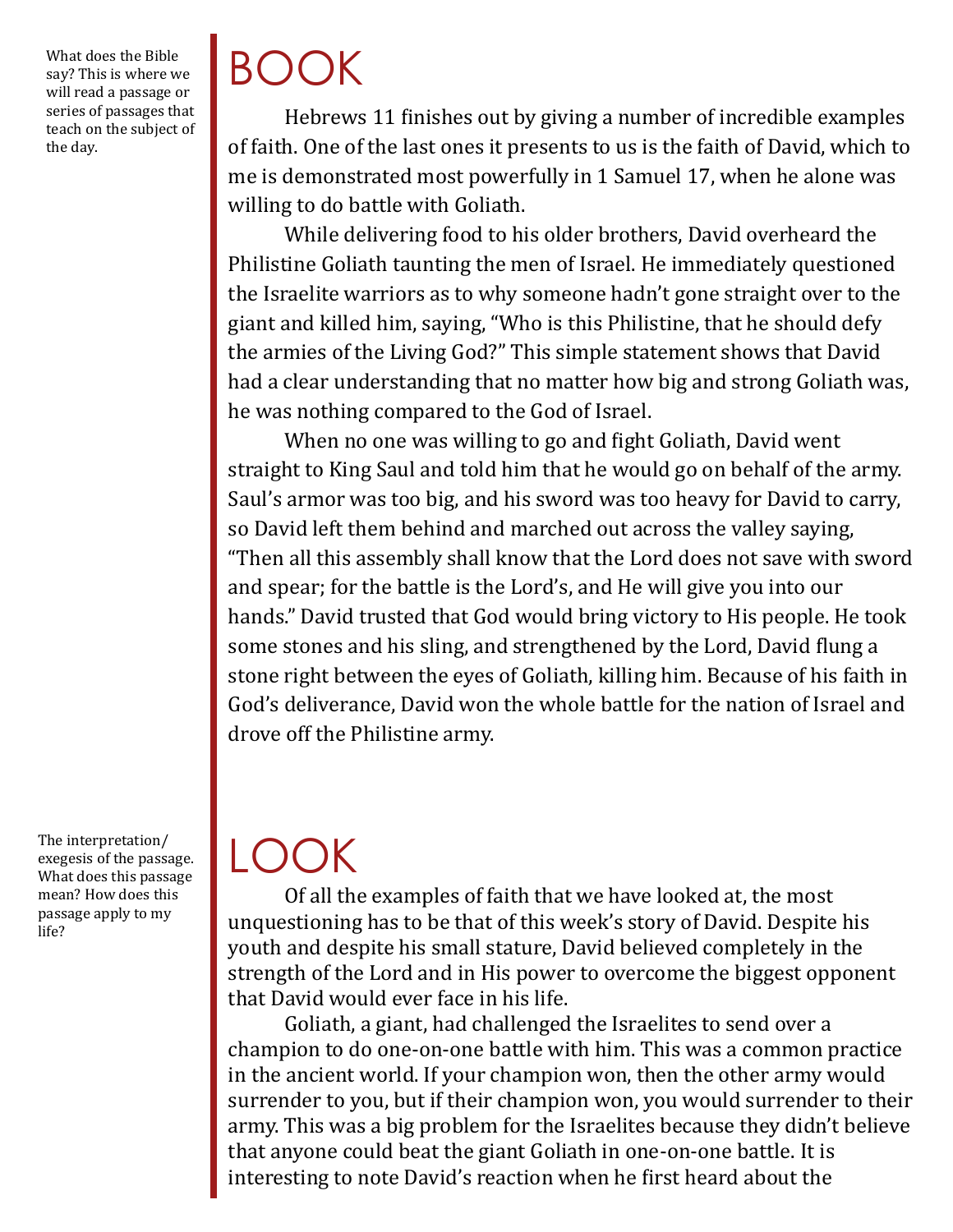# LOOK (Continued)

problem facing the Israelites. David had figured out a truth: there is no problem too difficult for God to solve. In fact, David was quite shocked that none of the other Israelites had figured out yet, that they didn't need a human champion to go and do battle with Goliath. They needed the Lord to be their champion. They need Him to win the day. This is why David could happily cross the valley without armor and without a sword. He knew that he was not the one who was going to be fighting. The Lord might use his arm, but it would be the Lord alone who will overcome this great giant.

The biggest problem that we face is not a 10-foot-tall man carrying a large sword. The biggest problem that you and I will ever have is that one day we are going to die. There is no way that we can stop it, and there is no way that we can cheat it. Death is a giant that none of us can beat. The wonderful, glorious thing is, we don't have to. God has already beaten death. That's right, not even death was too great for God to overcome. He sent His son Jesus Christ into the world, who died on a cross, making payment for our sin, that whosoever believes in Him shall have everlasting life. God took care of David's greatest problem, Goliath, and He has taken care of ours too. Like David, all we need to do is believe the word of the Lord and rest on His completed work. The battle is the Lord's, and He will bring victory, even over death itself.

What is my response to this passage of Scripture? How should my life change according to what this passage teaches me? What are the practical things I can do throughout the week to make this true in my life?

# TOOK

As a class, memorize Psalm 24:8.

Have the students share an difficulties or pray requests that they have. Record those prayer requests on the board and have the students pray for one another, asking the Lord to be sovereign over those situations.

**Pray:** Thank the Lord for overcoming death itself, giving those who have trusted in Him eternal life. Ask Him to comfort and care for the families represented in the room.

**Parent Question:** What is a problem in your life that God has taken care of?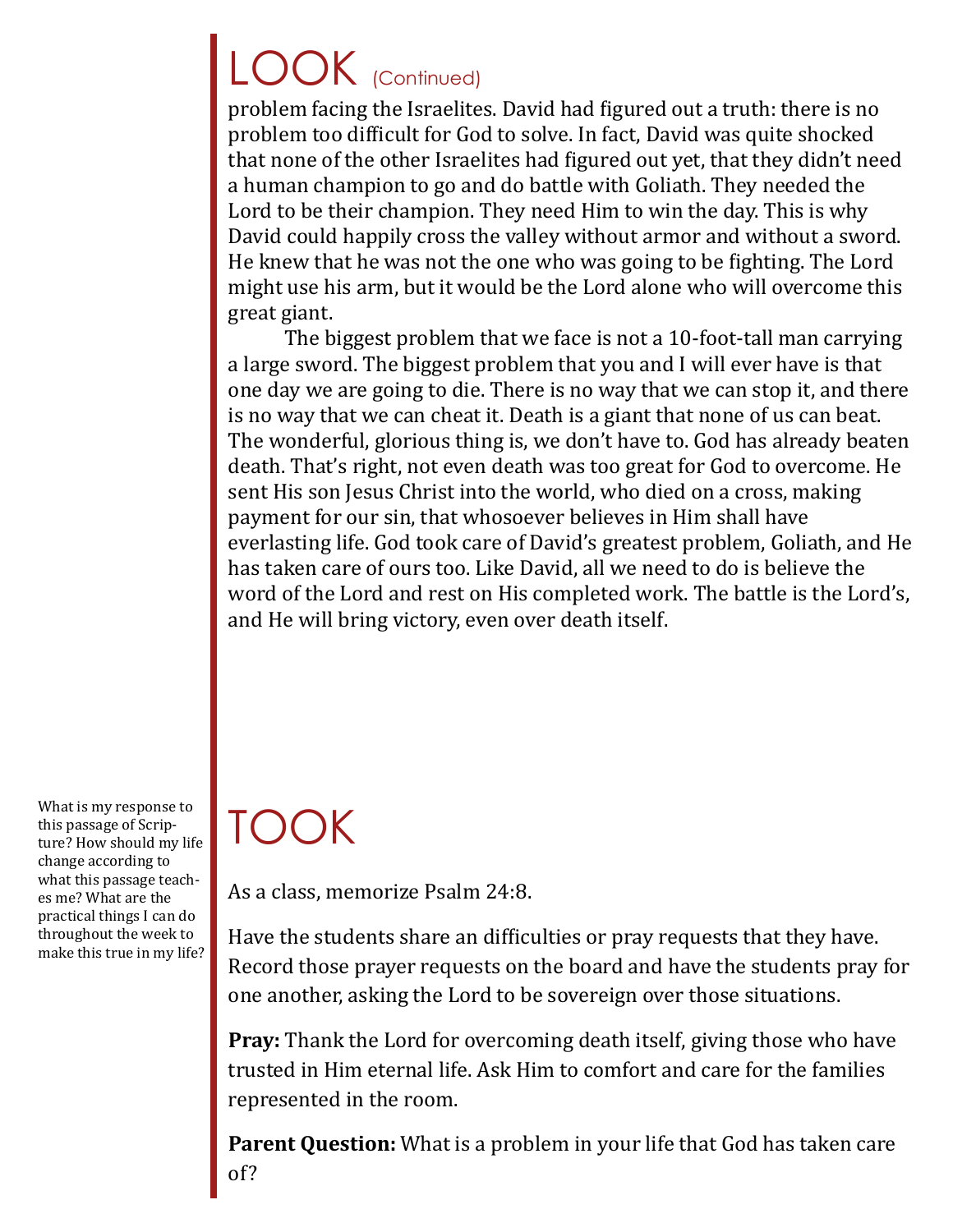## FURTHER STUDY

### **Commentary on 1 Samuel 17 by David Guzik**

#### *1 Samuel 17 - David and Goliath*

A. Goliath challenges Israel.

1. (1-10) The Philistine Goliath challenges Israel.

Now the Philistines gathered their armies together to battle, and were gathered together at Sochoh, which *belongs* to Judah; they encamped between Sochoh and Azekah, in Ephes Dammim. And Saul and the men of Israel were gathered together, and they encamped in the Valley of Elah, and drew up in battle array against the Philistines. The Philistines stood on a mountain on one side, and Israel stood on a mountain on the other side, with a valley between them. And a champion went out from the camp of the Philistines, named Goliath, from Gath, whose height *was* six cubits and a span. *He had* a bronze helmet on his head, and he *was* armed with a coat of mail, and the weight of the coat *was* five thousand shekels of bronze. And *he had* bronze armor on his legs and a bronze javelin between his shoulders. Now the staff of his spear *was* like a weaver's beam, and his iron spearhead *weighed* six hundred shekels; and a shield-bearer went before him. Then he stood and cried out to the armies of Israel, and said to them, "Why have you come out to line up for battle? *Am* I not a Philistine, and you the servants of Saul? Choose a man for yourselves, and let him come down to me. If he is able to fight with me and kill me, then we will be your servants. But if I prevail against him and kill him, then you shall be our servants and serve us." And the Philistine said, "I defy the armies of Israel this day; give me a man, that we may fight together."

a. **They encamped in the Valley of Elah**: The green rolling hills surrounding the Valley of Elah still stand today and they witnessed one of the most remarkable battles in all the Bible. It began when the Philistines, constant enemies of Israel during this period, assembled their army on a **mountain** and on an opposite **mountain** stood the army of Israel.

b. **And a champion went out from the camp of the Philistines, named Goliath**: He was a large man (**six cubits and a span** can be anywhere from 8'5" to 9'2"), and he had armor and weapons to match his size.

i. Goliath was tall, but his height is not unheard of in history. Poole on Goliath's height: "Besides the giants mentioned in the Scriptures, Herodotus, Diodorus Siculus, and Pliny, and others, make mention of persons seven cubits high, which is near double to an ordinary man's height." Youngblood mentions the documented case of Robert Pershing Wadlow, who was eight feet eleven inches tall at the time of his death on July 15, 1940, at the age of twenty-two.

ii. Goliath was **from Gath** and Joshua 11:22 says that a people known as the Anakim were still there in Joshua's day. That was some 400 years before this, but it shows how there may have continued to be men of unusually large size from the city of Gath.

iii. Different sources give different estimates, but Goliath's armor and weapons together probably weighed somewhere between 150 and 200 pounds. This was a big man, and strong enough to carry and use these huge weapons.

c. **Choose a man for yourselves, and let him come down to me . . . I defy the armies of Israel this day; give me a man, that we may fight together**: Goliath issued a bold challenge to the army of Israel. Adam Clarke says that the word **champion** really comes from the Hebrew word, "a *middle man*, the *man between two*." The idea is that this was a man who stood between the two armies and fought as a representative of his army.

2. (11) The fear of Saul and all Israel.

When Saul and all Israel heard these words of the Philistine, they were dismayed and greatly afraid.

a. **When they heard these words of the Philistine, they were dismayed and greatly afraid**: This was Goliath's *exact inten-*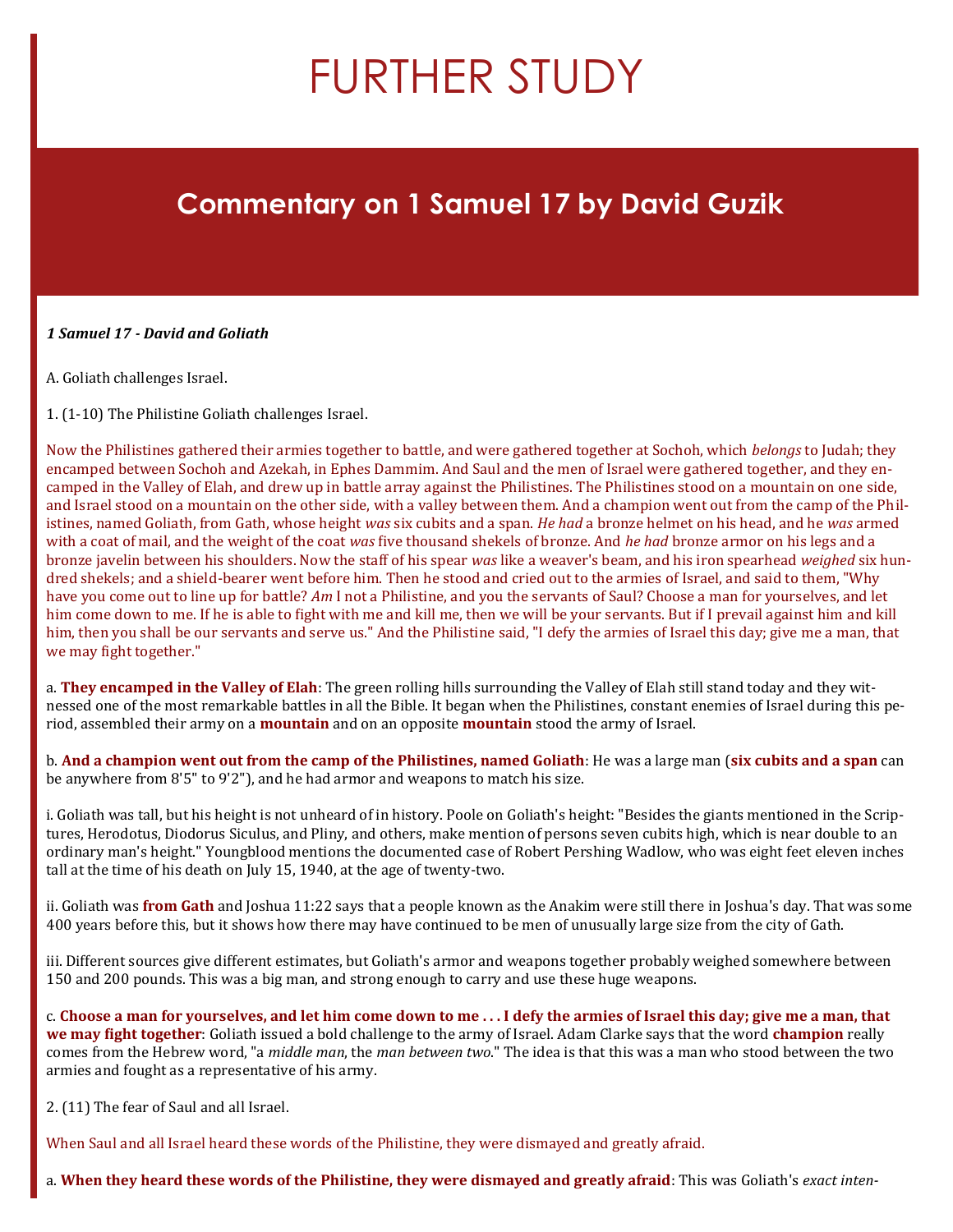*tion* in issuing the challenge. The reason why he came out with full battle equipment and paraded in front of the Israelite army was because he *wanted* them to be **dismayed and greatly afraid**. Goliath defeated the Israelites on fear alone.

i. In any contest, it's always useful to *demoralize* your opponent and strike *fear* in their heart. First, it may keep you from ever going to battle with them because they are so afraid. Second, if it does come to battle they will fight with fear and apprehension and so with your words, you've done a lot to win the battle before it even begins. This is a significant strategy of the devil against believers.

b. **When Saul . . . heard these words**: Saul had special reason to be afraid. Goliath was the giant among the Philistines and Saul was head and shoulder taller than other Israelite men (1 Samuel 9:2). Saul was the logical choice to square off against Goliath, and we can expect he knew others expected him to fight Goliath.

c. **Dismayed and greatly afraid**: As battle loomed, this was Saul's state. At one time he was known as a fierce and successful military leader (1 Samuel 14:52). But that was before the Spirit of the LORD departed from Saul (1 Samuel 16:14). As the Spirit left Saul so did his courage.

B. David comes to the camp of Israel.

1. (12-15) David, the youngest of eight brothers, splits his time between the palace and the pasture.

Now David *was* the son of that Ephrathite of Bethlehem Judah, whose name *was* Jesse, and who had eight sons. And the man was old, advanced *in years*, in the days of Saul. The three oldest sons of Jesse had gone to follow Saul to the battle. The names of his three sons who went to the battle *were* Eliab the firstborn, next to him Abinadab, and the third Shammah. David *was* the youngest. And the three oldest followed Saul. But David occasionally went and returned from Saul to feed his father's sheep at Bethlehem.

a. **David occasionally went and returned from Saul to feed his father's sheep**: It seems David was only called to the palace as needed, when Saul was afflicted by the distressing spirit.

b. **David was the youngest**: David is said to be the youngest of eight sons of Jesse. Yet Psalm 89:27 calls David God's *firstborn*, demonstrating that "firstborn" is as much a title and a concept as a description of birth order. Therefore, when Paul calls Jesus *firstborn over all creation* in Colossians 1:15, he isn't trying to say that Jesus is a created being who had a beginning. He is simply pointing to the prominence and preeminence of Jesus.

2. (16-21) David brings gifts from home and comes into Israel's camp.

And the Philistine drew near and presented himself forty days, morning and evening. Then Jesse said to his son David, "Take now for your brothers an ephah of this dried*grain* and these ten loaves, and run to your brothers at the camp. And carry these ten cheeses to the captain of *their* thousand, and see how your brothers fare, and bring back news of them." Now Saul and they and all the men of Israel *were* in the Valley of Elah, fighting with the Philistines. So David rose early in the morning, left the sheep with a keeper, and took *the things* and went as Jesse had commanded him. And he came to the camp as the army was going out to the fight and shouting for the battle. For Israel and the Philistines had drawn up in battle array, army against army.

a. **And the Philistine drew near and presented himself forty days**: Day after day, Goliath taunted and mocked the armies of Israel, exposing them all (and especially Saul) as cowards.

b. **Left the sheep with a keeper**: This little observation shows the shepherd's heart of David. If he left the sheep to run an errand for his father he made sure the sheep were still well cared for.

c. **And he came to the camp as the army was going out to the fight and shouting for the battle**: This must have been the approximate scene for forty days. The armies gathered on each hillside, screaming and shouting at each other across the valley. Goliath made his parade and shouted his insults, and after a while the Israelites slinked away in shame.

3. (22-24) David sees Goliath's challenge and the fear of Israel's soldiers.

And David left his supplies in the hand of the supply keeper, ran to the army, and came and greeted his brothers. Then as he talked with them, there was the champion, the Philistine of Gath, Goliath by name, coming up from the armies of the Philistines; and he spoke according to the same words. So David heard *them*. And all the men of Israel, when they saw the man, fled from him and were dreadfully afraid.

a. **Dreadfully afraid**: *All* of the Israelite army was **dreadfully afraid**. There was not one man among them who would take on Goliath. Every one of them **fled from him** when Goliath came out.

4. (25-27) David *hears* of Saul's reward to the man who beats Goliath, but he *speaks* of God's honor.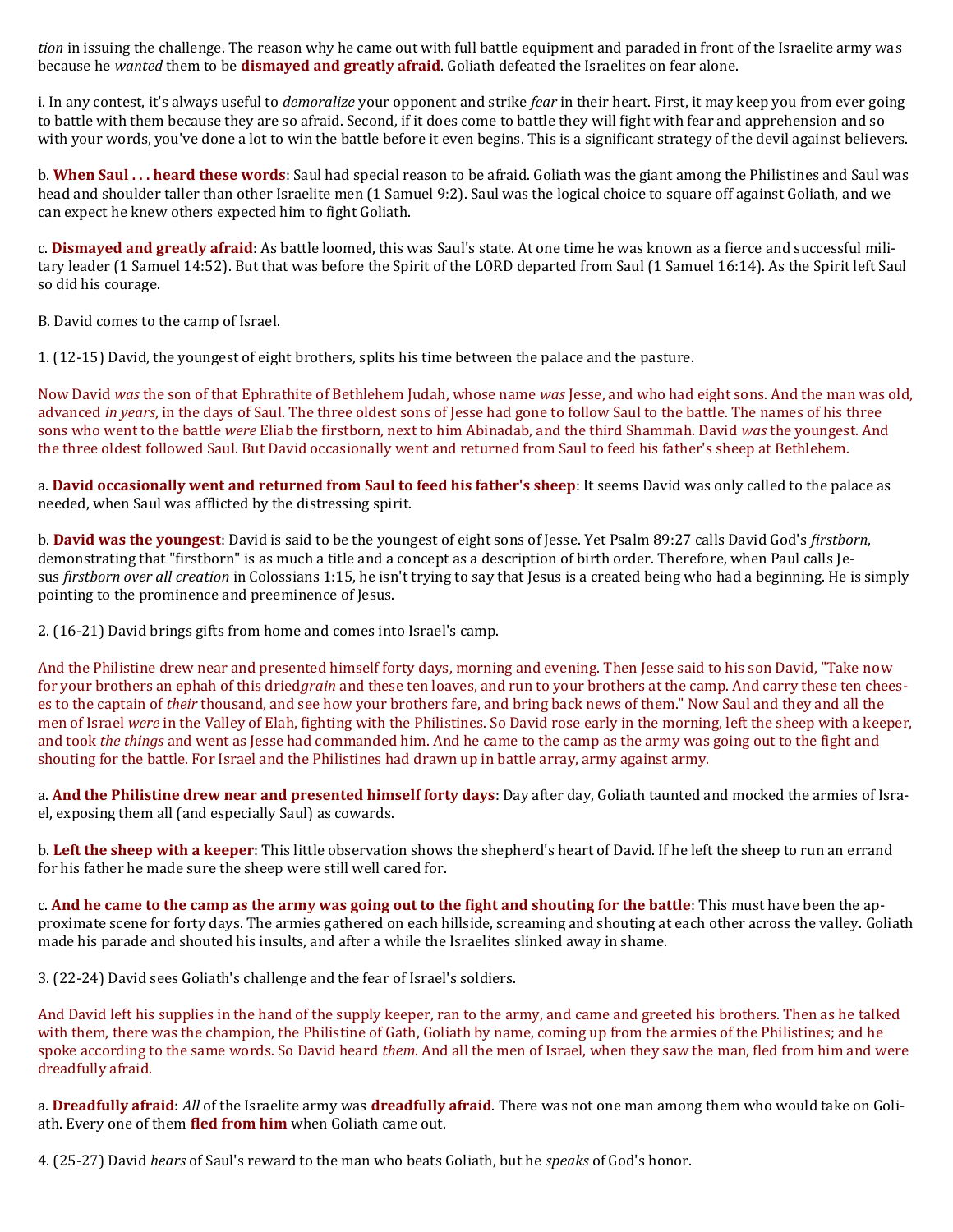So the men of Israel said, "Have you seen this man who has come up? Surely he has come up to defy Israel; and it shall be *that* the man who kills him the king will enrich with great riches, will give him his daughter, and give his father's house exemption *from taxes* in Israel." Then David spoke to the men who stood by him, saying, "What shall be done for the man who kills this Philistine and takes away the reproach from Israel? For who *is* this uncircumcised Philistine, that he should defy the armies of the living God?" And the people answered him in this manner, saying, "So shall it be done for the man who kills him."

a. **The man who kills him, the king will enrich**: The situation had become so desperate that Saul needed to offer a three-part bribe including a cash award, a princess, and a tax exemption - to induce someone, *anyone* to fight and win against Goliath.

b. **Who kills this Philistine and takes away the reproach from Israel . . . who is this uncircumcised Philistine, that he should defy the armies of the living God?** Other soldiers focused on the *danger* of the battle or the *material rewards* to be won. It seems that David alone focused on the reputation of **Israel** and the honor of the **living God**.

i. This truly shows David to be a man after God's own heart. He cares about the things God cares about. He saw the problem in spiritual terms, not in material or fleshly terms.

ii. When the men of Israel said, "**This man**," David said, "**This uncircumcised Philistine**." When the men of Israel said, "**Surely he has come up to defy Israel**," David said, "**That he should defy the armies of the living God**." When the men of Israel said, "**The man who kills him**," David said, "**The man who kills this Philistine and takes away the reproach from Israel**." David saw things from the LORD's perspective, but the men of Israel saw things only from man's perspective.

5. (28-30) David is misunderstood and falsely accused by his brother.

Now Eliab his oldest brother heard when he spoke to the men; and Eliab's anger was aroused against David, and he said, "Why did you come down here? And with whom have you left those few sheep in the wilderness? I know your pride and the insolence of your heart, for you have come down to see the battle." And David said, "What have I done now? *Is there* not a cause?" Then he turned from him toward another and said the same thing; and these people answered him as the first ones *did*.

a. **Eliab's anger was aroused against David**: We might have thought that David's visit would please Eliab, especially considering all the things he brought from home. But David's words angered Eliab and there were many reasons why.

i. First, he was angry because he felt David was an insignificant, worthless person who had no right to speak up, especially with such bold words (**Why did you come down here? And with whom have you left those few sheep in the wilderness?**).

ii. Second, he was angry because he *felt* he knew David's motivation (**I know your pride and the insolence of your heart**), but he didn't *really* know David's heart. "Here he taketh upon him that which belongeth to God alone (Jeremiah 17:10), and judgeth David's heart by his own." (Trapp)

iii. Third, he was angry because he thought David tried to provoke someone *else* into fighting Goliath just so he could see a battle (**you have come down to see the battle**). Eliab himself was a tall man of good appearance (1 Samuel 16:7), and he may have felt David was trying to push *him* into battle.

iv. Finally, he was angry because *David was right!* When you are *dismayed and greatly afraid* or *dreadfully afraid*, the last thing in the world you want is someone telling you to be courageous.

b. **What have I done now? Is there not a cause?** David stuck to his position. There is no doubt that what his brother Eliab said *hurt* him, but he would not let it *hinder* him. David kept concerned with God's cause before everything. Before his own personal safety, before his own personal glory, before his only personal honor, he had a passionate concern for God's **cause**.

i. David was more concerned with God's cause (**Is there not a cause?**) than with his own feelings. When David was misunderstood and publicly rebuked by his own brother, probably amid the laughs of the other soldiers, he could have quit. But he showed the strength of the armor of God in his life and replied rightly. He didn't care about his glory or success, but only for the glory and success of the LORD's **cause**. *Goliath was a dead man right then. This is where the battle was won.* If Eliab's hurtful words can get David in the flesh and out of step with the Spirit of the LORD, then David's strength is gone. But when David ruled his spirit and answered softly, he was more in step with the Spirit of theLORD than ever. Goliath was defeated right then.

ii. "Immediately before the encounter with the Philistine he fought a battle which cost him far more thought, prudence, and patience. The word-battle in which he had to engage with his brothers and with king Saul, was a more trying ordeal to him than going forth in the strength of the Lord to smite the uncircumcised boaster. Many a man meets with more trouble from his friends than from his enemies; and when he has learned to overcome the depressing influence of prudent friends, he makes short work of the opposition of avowed adversaries." (Spurgeon)

C. David prepares to fight Goliath.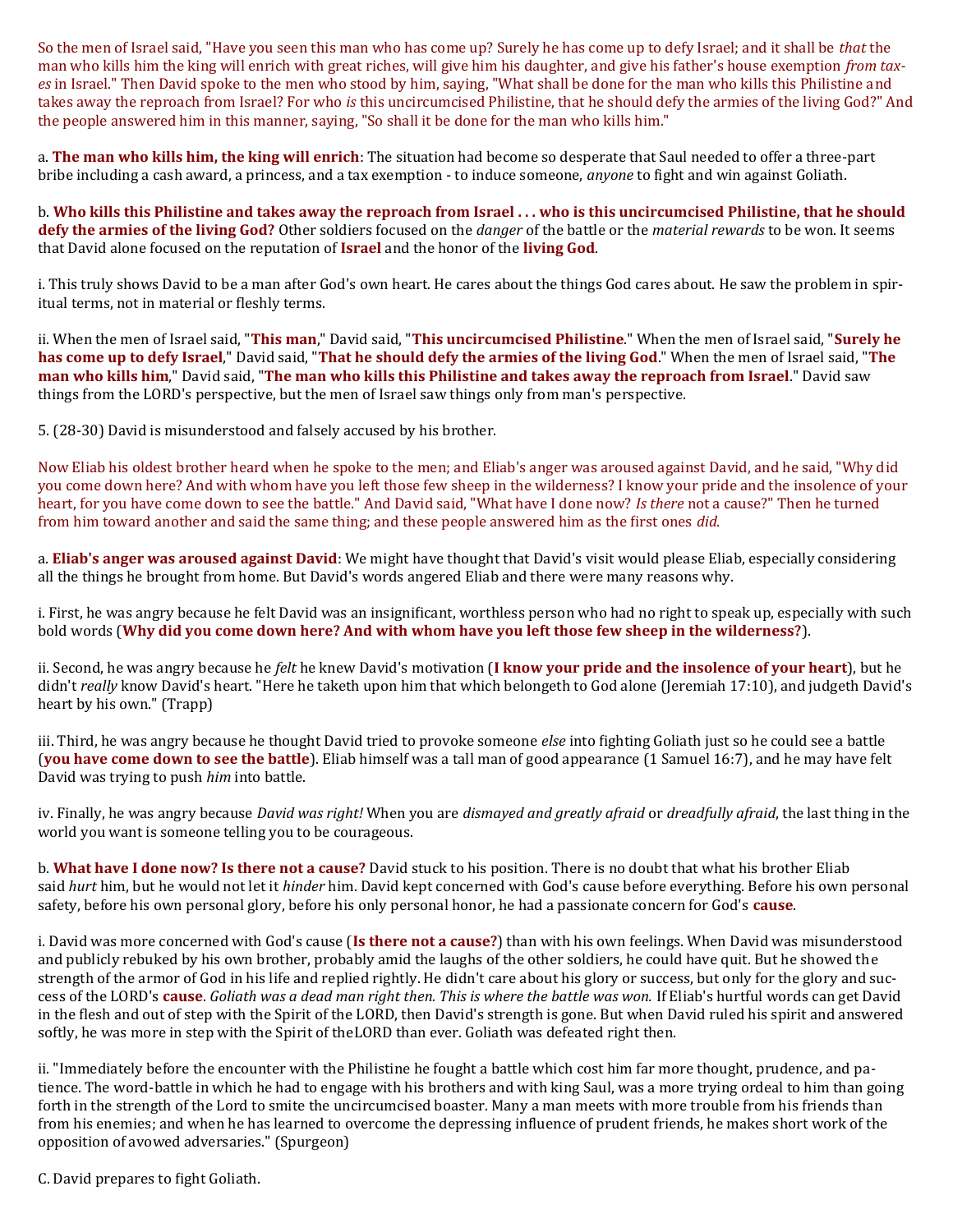1. (31-32) David's confident words become known to Saul.

Now when the words which David spoke were heard, they reported *them* to Saul; and he sent for him. Then David said to Saul, "Let no man's heart fail because of him; your servant will go and fight with this Philistine."

a. **They reported him to Saul**: It wasn't as if David's words were all that bold. He never said, "If I went out to fight against that Philistine, I would whip his tail. He's nothing." David didn't talk like that, but at least he stood up to Goliath. David didn't show a lot of backbone but he showed more courage than anyone else in Israel, so it was worth reporting to Saul.

b. **Your servant will go and fight with this Philistine**: Saul waited a long time - at least 40 days - to hear someone say these words. But to hear them now, from the mouth of this boy, almost seemed like a cruel joke. "The good news is that some one finally wants to fight Goliath. The bad news is that he is a little shepherd boy."

i. David's words to Saul almost made the matter worse. "**Let no man's heart fail because of him**" almost sounds like, "All right everyone, calm down, I've got the situation completely under control." It seemed ridiculous coming from this teen-age boy. It seemed like youthful pride and overconfidence, but it wasn't.

c. **Your servant will go and fight with this Philistine**: These are bold words. This is the first time David specifically volunteered to battle Goliath. It is one thing to say, "*Someone*should do something about the enemy." It is entirely another thing to say, "*I* will do something about the enemy."

2. (33-37) David's training as a shepherd prepared him.

And Saul said to David, "You are not able to go against this Philistine to fight with him; for you *are* a youth, and he a man of war from his youth." But David said to Saul, "Your servant used to keep his father's sheep, and when a lion or a bear came and took a lamb out of the flock, I went out after it and struck it, and delivered *the lamb* from its mouth; and when it arose against me, I caught *it* by its beard, and struck and killed it. Your servant has killed both lion and bear; and this uncircumcised Philistine will be like one of them, seeing he has defied the armies of the living God." Moreover David said, "The LORD, who delivered me from the paw of the lion and from the paw of the bear, He will deliver me from the hand of this Philistine." And Saul said to David, "Go, and the LORD be with you!"

a. **You are not able . . . you are but a youth**: Saul thought David was disqualified because of his age, size, and inexperience. This shows that Saul looked at the battle purely in natural, outward terms. The outward "tale of the tape" said there was no way David could win. The "tale of God's tape" said there was no way David could lose.

b. **You are but a youth and he a man of war from his youth**: Saul essentially told David, "He's been a soldier longer than you have been alive. How can you ever defeat him?" Again, this shows that Saul only looked at the outward, not the spiritual dimensions of this battle.

c. **Your servant has killed both lion and bear**: God prepared David for this exact battle when David was a lowly shepherd. A lion attacked the lambs and David fought the lion. A bear came against the sheep and David battled the bear. All along, God prepared David to fight Goliath. How long did David prepare to fight Goliath? All of his life, up to that day.

i. This is generally God's pattern for preparation. He calls us to be faithful right where we are and then uses our faithfulness to accomplish greater things. If David ran scared at the lion or the bear, he would never have been ready to fight Goliath now. But he was faithful then, so he will be faithful now.

d. **Your servant has killed both lion and bear; and this uncircumcised Philistine will be like one of them**: David increases in boldness as the story progresses. First he said someone *should* fight Goliath for a righteous cause (1 Samuel 17:26, 29). Then he said he *would* fight Goliath (1 Samuel 17:32). Now he says he will *kill* Goliath.

e. **The LORD who delivered me from the paw of the lion and from the paw of the bear, He will deliver me from the hand of this Philistine**: As a shepherd facing lions and bears, David had no idea he was being trained to fight a giant. In the midst of our preparation we rarely see how God will use it. Yet now, David can look back and know that the same God who **delivered** him before will also **deliver** him now. David knew that God's help in times past is a prophecy of His help in the future.

3. (38-40) David prepares to fight Goliath.

So Saul clothed David with his armor, and he put a bronze helmet on his head; he also clothed him with a coat of mail. David fastened his sword to his armor and tried to walk, for he had not tested *them*. And David said to Saul, "I cannot walk with these, for I have not tested *them*." So David took them off. Then he took his staff in his hand; and he chose for himself five smooth stones from the brook, and put them in a shepherd's bag, in a pouch which he had, and his sling was in his hand. And he drew near to the Philis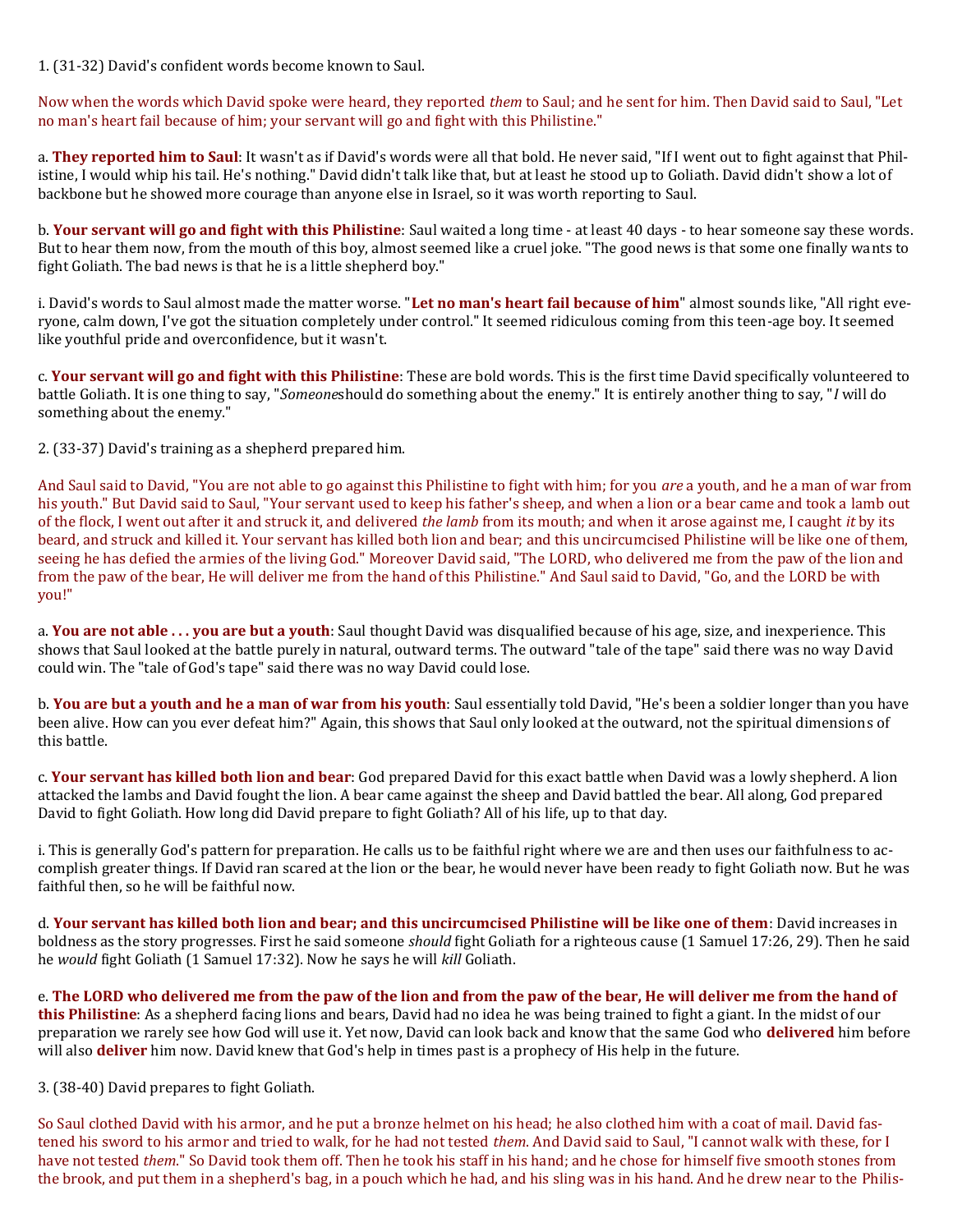tine.

a. **So Saul clothed David with his armor**: Saul was still in the natural, in the flesh, in the things that are merely outward. He figured that if this boy were going to beat Goliath, he needed the best **armor** in all Israel - the armor of the king.

b. **He tried to walk . . . David said to Saul, "I cannot walk with these, for I have not tested them."** Saul tried to put his armor on David, but it didn't work. It didn't work because Saul's armor did not *physically fit* David. Everything was too big, and David could not move well with Saul's armor. It also didn't work because Saul's armor did not *spiritually fit* David. Armor, military technology, or human wisdom would not win this battle. The LORD God of Israel would win this battle.

i. Often people try to fight with another person's armor. They see God do something wonderful through someone else and they try to copy it without really making it their own. God's work is never most effectively done in this way.

ii. Sadly, many people would say the same about the armor of God: "**I cannot walk with these, because I have not tested them**." Are you more familiar with the weapons and armor of the flesh or the weapons and armor of the Spirit? "Press some people to their exercise of prayer, or any other piece of the armour of God, and they must say, if they say truly, as here, I cannot do withal, for I have not been accustomed to it." (Trapp)

c. **So David took them off**: David had to *renounce* Saul's armor. He had to vow, "I will not fight with man's armor. I will trust in the LORD and His armor instead." Often we want a safe "middle ground" where we try to wear both kinds of armor. God wants us to trust in Him and Him alone.

d. **A staff in his hand . . . five smooth stones . . . a shepherd's bag, in a pouch which he had, and his sling was in his hand**: David used the same tools he used before as a shepherd to kill the lion and the bear. What God used before, He would use again.

i. A charming - but purely legendary - Rabbinical story says these five particular stones called out to David from **the brook** and said, "*By us you shall overcome the giant!*"

ii. Why did David choose **five** stones? He only needed one to kill Goliath. Perhaps it was because Goliath had four brothers (1 Samuel 21:18-22).

e. **And he drew near the Philistine**: This is where it mattered. David could have said the bold words, renounced Saul's armor, trusted in God's armor, and gathered his shepherd's tools. But if he never went into the battle, what would it matter? Ultimately, David had the faith not just to talk, not just to renounce, not just to prepare, but also to actually **draw near the Philistine**. That's real faith.

D. David defeats Goliath.

1. (41-44) Goliath curses David and his God.

So the Philistine came, and began drawing near to David, and the man who bore the shield went before him. And when the Philistine looked about and saw David, he disdained him; for he was *only* a youth, ruddy and good-looking. So the Philistine said to David, "*Am* I a dog, that you come to me with sticks?" And the Philistine cursed David by his gods. And the Philistine said to David, "Come to me, and I will give your flesh to the birds of the air and the beasts of the field!"

a. **So the Philistine came . . . and the man who bore the shield went before him**: Obviously, because of Goliath's size and experience, it was not a "fair" fight. Adding to that, it was two against one because Goliath had an armor bearer with him.

b. **When the Philistine looked about and saw David, he disdained him**: The idea behind **looked about** is almost that Goliath had to look around to *find* David. David was so small compared to this man that Goliath had a hard time even seeing him. But when he did see him **he disdained him**. There was nothing - *nothing* - in David that struck fear or respect in Goliath's heart. Goliath felt insulted that they sent David (**Am I a dog that you come to me with sticks?**).

i. When Goliath asked, "**Am I a dog**?" it was worse than it sounds. The Hebrew word for **dog** (*kaleb*) is used in passages like Deuteronomy 23:18 for male homosexual prostitutes. Goliath felt that sending David was an insult to his manhood.

c. **And the Philistine cursed David by his gods**: If it hadn't been established before, it is certainly settled now. This *is not a fair fight*. It isn't Goliath and his armor bearer against David. It is Goliath and his armor bearer against David and the LORD God of Israel. The battle is over. Anyone with any spiritual understanding could finish the story from here.

d. **Come to me**: "Bring it on, little boy!" David will be more than happy to oblige Goliath's request.

2. (45-47) David, full of faith, replies to Goliath.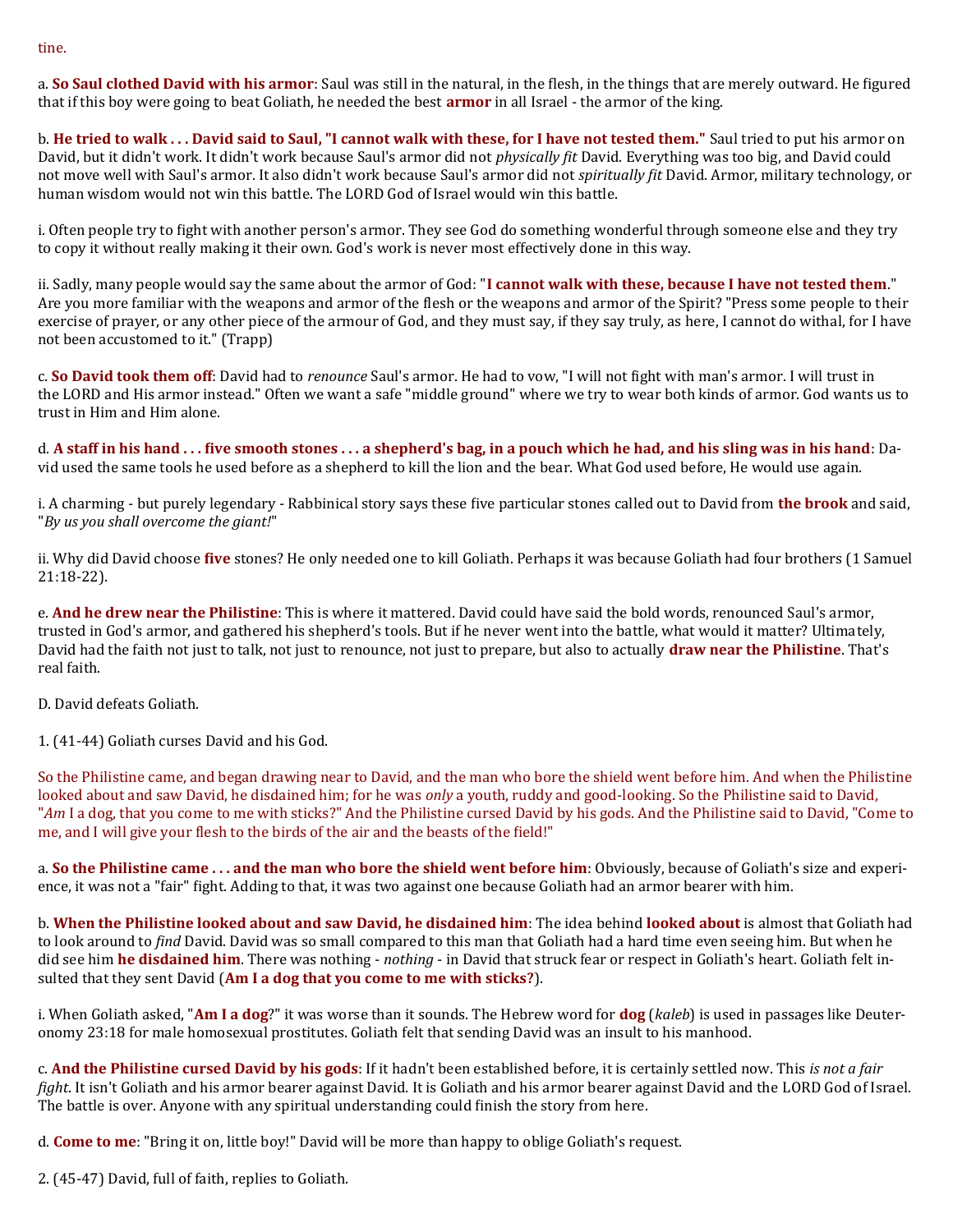Then David said to the Philistine, "You come to me with a sword, with a spear, and with a javelin. But I come to you in the name of the LORD of hosts, the God of the armies of Israel, whom you have defied. This day the LORD will deliver you into my hand, and I will strike you and take your head from you. And this day I will give the carcasses of the camp of the Philistines to the birds of the air and the wild beasts of the earth, that all the earth may know that there is a God in Israel. Then all this assembly shall know that the LORD does not save with sword and spear; for the battle *is* the Lord's, and He will give you into our hands."

a. **Then David said to the Philistine**: We can imagine Goliath's deep, deep, bass voice reverberating against the tall hills surrounding the Valley of Elah. The sound struck fear into the heart of every Israelite soldier, and probably even some of the Philistine soldiers! Then David answered with his teen-age voice; perhaps even with his voice cracking. The Philistines laughed when they heard David practically screaming in his cracking voice and the Israelites were both horrified and embarrassed.

b. **You come to me with a sword, with a spear, and with a javelin. I come to you in the name of the LORD of hosts, the God of the armies of Israel, whom you have defied**: David makes a contrast between himself and Goliath without giving credit to Goliath himself. "Those are some pretty fancy weapons you've got there, mister. But I've got something far better than your weapons."

i. To say, "**I come to you in the name of the LORD of hosts**" is to say, "I come as a representative of the LORD of hosts, the God who has heavenly armies at His command. I am a sent man, a man on a mission from God."

c. **This day, the LORD will deliver you into my hand**: David is bolder and bolder. It is one thing to tell *Saul* he will kill Goliath (1 Samuel 17:36). It is an entirely different thing to tell*Goliath* he will kill Goliath, and to say the LORD would do it **this day**. Adding **I will strike you down and take your head from you** is a nice, vivid detail.

i. David was careful to say, "**the LORD will deliver you into my hand**." David was bold, but bold in God not in himself. He knew the battle belonged to the LORD.

d. **That all the earth may know that there is a God in Israel**: This whole incident made David famous. But that was not why he did it. He did it for the fame and the glory of theLORD, not his own name. He wanted **all the earth** to **know that there is a God in Israel**.

e. **Then all this assembly shall know**: At this point, it wasn't enough for **all the earth** to **know that there is a God in Israel**. *Israel needed to know that there was a God in Israel!*Saul and the rest of the soldiers of Israel thought that the LORD only could save with **sword and spear**. They didn't really believe that **the battle is the LORD's** but David will give them proof.

f. **He will give you into our hands**: Again, notice David's humility. It isn't **He will give you into** *my* **hands**. David knows this was an "**our**" battle, that he fought on behalf of all Israel. If they weren't trusting in the LORD, David would trust for them.

3. (48-49) David kills Goliath.

So it was, when the Philistine arose and came and drew near to meet David, that David hastened and ran toward the army to meet the Philistine. Then David put his hand in his bag and took out a stone; and he slung *it* and struck the Philistine in his forehead, so that the stone sank into his forehead, and he fell on his face to the earth.

a. **When the Philistine arose and came and drew near to meet David, that David hastened and ran toward the army to meet the Philistine**: What a scene! Goliath, enraged at David's boldness, **drew near** to quickly kill David. David didn't run away. He didn't hide. He didn't panic. He didn't drop to his knees and pray. Instead, **David hastened and ran . . . to meet the Philistine**.

i. Many Christians struggle at this very point. Is God supposed to do it or am I supposed to do it? The answer is, "Yes!" God does it and we do it. Trust God, rely on Him, *and then get to work and work as hard as you can -run right at the enemy*. That is how the work of God is done.

ii. "The lazy-bones of our orthodox churches cry, 'God will do his own work'; and then they look out the softest pillow they can find, and put it under their heads, and say, 'The eternal purposes will be carried out: God will be glorified.' That is all very fine talk, but it can be used with the most mischievous design. You can make opium out of it, which will lull you into a deep and dreadful slumber, and prevent your being of any kind of use at all." (Spurgeon)

b. **He slung it and struck the Philistine in his forehead, so that the stone sank into his forehead, and he fell on his face**: David had the calm hand and careful aim of someone who really trusted God. He used the sling - a leather strap with a pouch in the middle - to hurl a stone, killing Goliath.

i. This battle was won out with the sheep. In those lonely hours alone with the lambs, David talked to God and took a lot of target practice with his sling. Now his communion with the LORD and his skill with the sling are both used by God. "In the use of the sling it requires much *practice* to hit the mark; but when once this dexterity is acquired, the sling is nearly as fatal as the musket or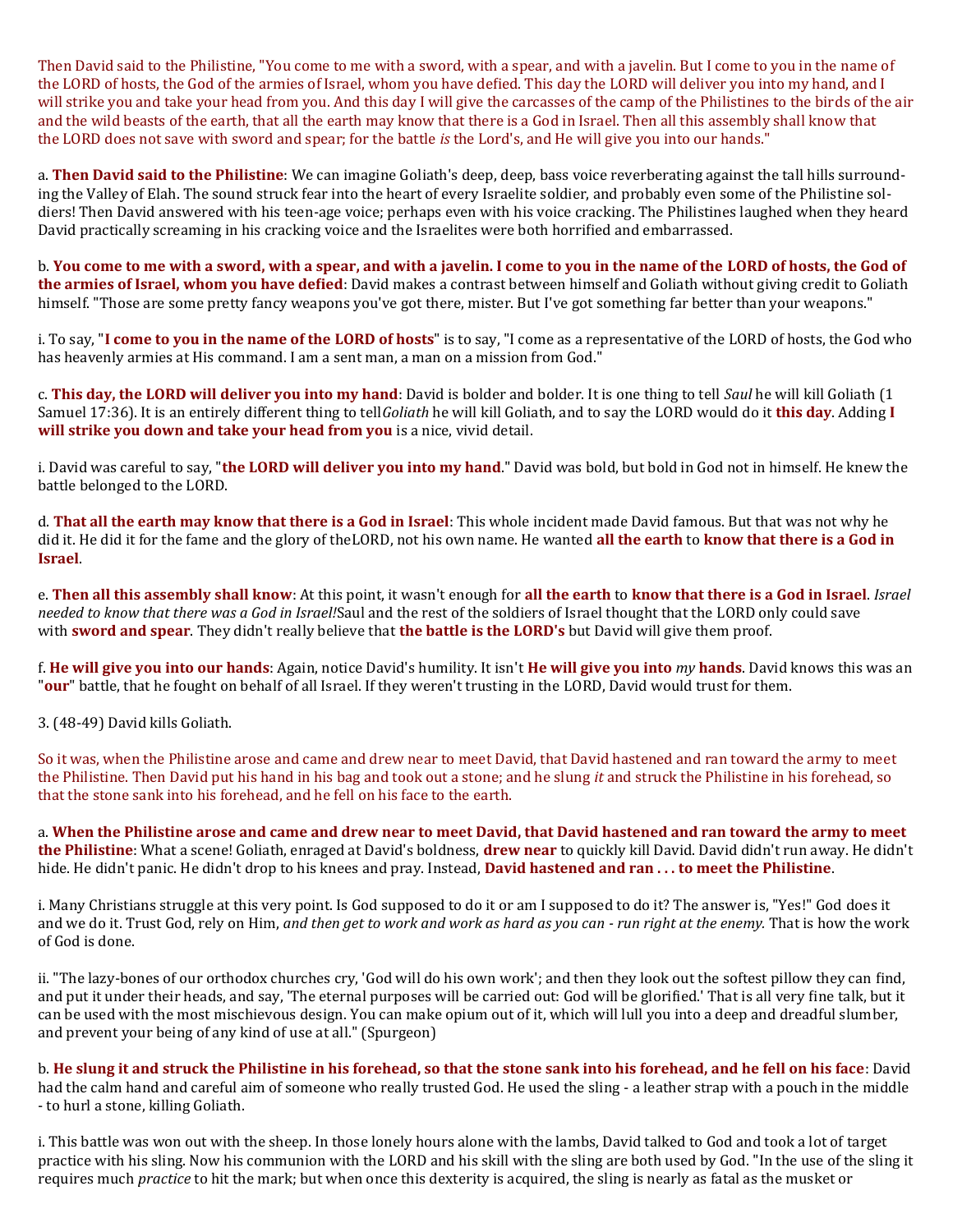bow." (Clarke)

ii. Everyone else thought, "Goliath is so big, I can't beat him." David thought, "Goliath is so big, I can't miss him." "A man of less faith might have been too nervous to take the proper aim." (Balikie)

c. **The stone sank into his forehead, and he fell on his face**: Just as the Philistine god Dagon fell on his face before the LORD (1 Samuel 5:2-5), so now the worshipper of Dagon falls on his face.

4. (50-54) David beheads Goliath and Israel romps over the Philistines.

So David prevailed over the Philistine with a sling and a stone, and struck the Philistine and killed him. But *there was* no sword in the hand of David. Therefore David ran and stood over the Philistine, took his sword and drew it out of its sheath and killed him, and cut off his head with it. And when the Philistines saw that their champion was dead, they fled. Now the men of Israel and Judah arose and shouted, and pursued the Philistines as far as the entrance of the valley and to the gates of Ekron. And the wounded of the Philistines fell along the road to Shaaraim, even as far as Gath and Ekron. Then the children of Israel returned from chasing the Philistines, and they plundered their tents. And David took the head of the Philistine and brought it to Jerusalem, but he put his armor in his tent.

a. **David ran and stood over the Philistine, took his sword and drew it out of its sheath and killed him, and cut off his head with it**: First, David *made certain the enemy was dead*. You can not mess around with sin or your spiritual enemies; you must kill them *dead*. Second, David used Goliath's *own sword* to cut off his head.

i. Later David wrote in Psalm 57:6: *They have prepared a net for my steps; my soul is bowed down; they have dug a pit before me; into the midst of it they themselves have fallen*. God loves to use the devil's weapons against him.

b. **When the Philistines saw that their champion was dead, they fled**: They agreed to surrender to Israel if their champion lost (1 Samuel 17:9). We should never expect the devil to live up to his promises. But the soldiers of Israel pursued and defeated the Philistines. David's example gave them great courage and faith in the LORD.

i. David never read 1 Timothy 4:12, but he lived it: *Let no one despise your youth, but be an example to the believers in word, in conduct, in love, in spirit, in faith, in purity*. David led by example and led Israel to a great victory.

c. **David took the head of the Philistine and brought it to Jerusalem, but he put his armor in his tent**: Since it was many years later that Jerusalem was conquered (2 Samuel 5:6-10), this likely means David *eventually* brought Goliath's head to Jerusalem. But David will use the sword of Goliath later (1 Samuel 21:9). David had some enduring reminders of God's great work.

i. "Presumably David had the head pickled and hung it in his banqueting hall after he had captured Jerusalem." (Ellison)

5. (55-58) Saul meets a victorious David.

When Saul saw David going out against the Philistine, he said to Abner, the commander of the army, "Abner, whose son *is* this youth?" And Abner said, "As your soul lives, O king, I do not know." So the king said, "Inquire whose son this young man *is*." Then, as David returned from the slaughter of the Philistine, Abner took him and brought him before Saul with the head of the Philistine in his hand. And Saul said to him, "Whose son *are* you, young man?" So David answered, "I *am* the son of your servant Jesse the Bethlehemite."

a. **Inquire whose son this young man is**: This doesn't mean that Saul did not recognize David. Perhaps Saul did recognize David, and he simply asked about David's family background (**inquire whose son this young man is**). Saul promised his daughter to the man who killed Goliath, and Saul wanted to know something about his future son-in-law.

i. Or, it may be that Saul indeed did not recognize David. Some think that David played behind a screen or a curtain for Saul so Saul never saw his face. Others think that because of the distressing spirit, Saul was not entirely in his right mind. We also know that David did not spend all his time at the palace, but went home to tend sheep (1 Samuel 17:15). It's possible that David's appearance changed during a time when he was away from Saul, so Saul didn't immediately recognize him. When Saul called David a "**young man**" the word means someone who is full grown, mature, and ready to marry.

b. **David returned from the slaughter of the Philistine**: David won a great victory, but not greater than the victory Jesus won at the cross. David's victory over Goliath is a "picture in advance" of the victory Jesus won for His people.

- Both David and Jesus represented their people. Whatever happened to the representative also happened to God's people
- Both David and Jesus fought the battle on ground that rightfully belonged to God's people, ground they had lost
- Both David and Jesus fought when their enemy was able to dominate the people of God through fear and intimidation alone
- · Both David and Jesus were sent to the battleground by their father (1 Samuel 17:17)